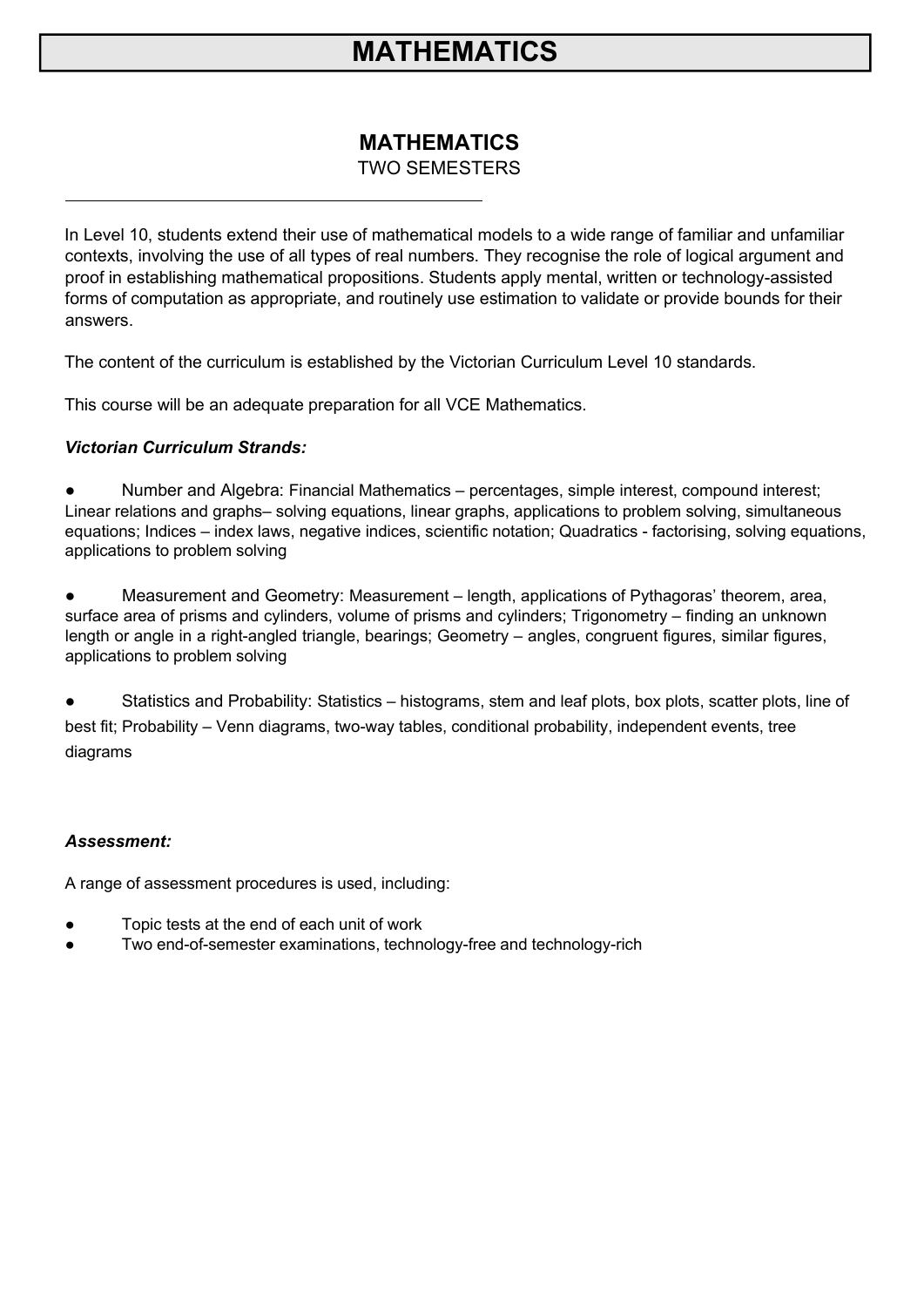# **MATHEMATICS**

### **ADVANCED MATHEMATICS**

TWO SEMESTERS

In Level 10, students extend their use of mathematical models to a wide range of familiar and unfamiliar contexts, involving the use of all types of real numbers. They recognise the role of logical argument and proof in establishing mathematical propositions. Students apply mental, written or technology-assisted forms of computation as appropriate, and routinely use estimation to validate or provide bounds for their answers.

The curriculum also provides students, as life-long learners, with the basis on which further study and research in mathematics and applications in many other fields are built. This course is designed for students who enjoy mathematics, are confident in algebraic manipulations and who are considering studying VCE Mathematical Methods in Years 11 and 12. Students will cover content areas as established by the Victorian Curriculum Level 10 standards.

Students are selected for this course by invitation only.

#### *Victorian Curriculum Strands:*

- Number and Algebra: Linear relations and graphs solving equations, simultaneous equations, sketching graphs, finding equations of lines, midpoint, distance between points, applications to problem solving; Indices and surds – index laws, negative and rational indices, irrational numbers, simplifying surds, rationalising denominator; Quadratics – factorising using different techniques, solving equations, applications to problem solving; Parabolas – sketching graphs, identifying turning points and intercept values, applications to problem solving; Polynomialssketching, factorising; Non-linear graphs.
- Measurement and Geometry: Measurement surface area and volume of prisms, cones and spheres, comparing area and volume of similar figures; Trigonometry – applications of trigonometric ratios, bearings, Sine rule, Cosine rule, unit circle; Geometry – similar figures, congruent figures, circle theorems
- Statistics and Probability: Probability independent events, conditional probability, two-way tables, venn diagrams; Statistics - histograms, stem and leaf plots, box plots, scatter plots, lines of best fit, bivariate data

#### *Assessment:*

A range of assessment procedures is used, including:

- Topic tests at the end of each unit of work
- Two end-of-semester examinations, technology-free and technology-rich